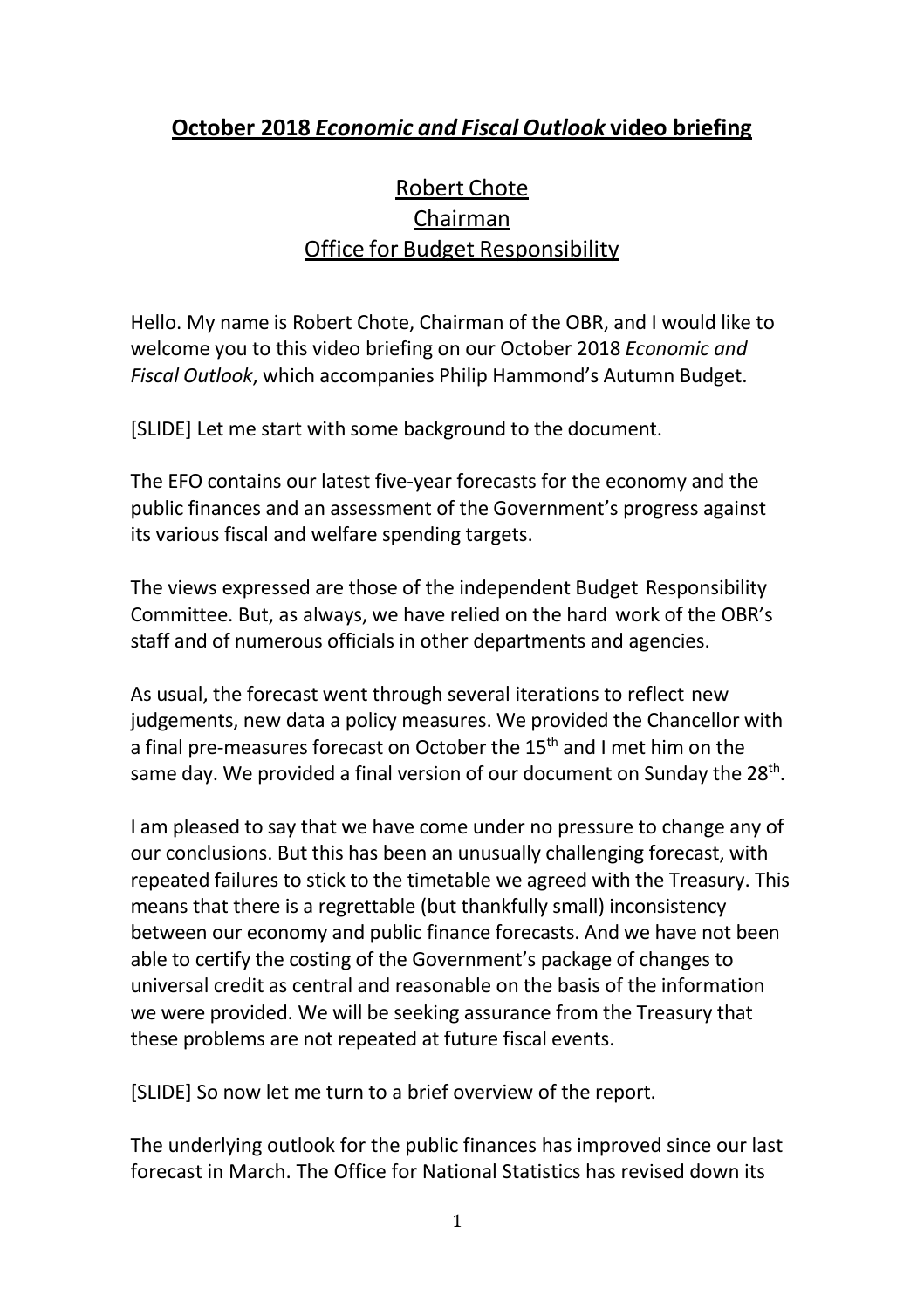estimate of last year's budget deficit and so far this year borrowing has been dropping more quickly than expected. So the starting point for the forecast is stronger than in March. As a result, before taking account of the policy measures announced in the Budget, we have revised down our forecast for public sector borrowing this year by around £12 billion.

In addition, we are also more optimistic about economic growth over the next five years. This is because recent outturn data suggest that that the economy can sustain lower rates of unemployment than we thought and because we think labour market participation is likely to be higher.

A stronger outlook for economic growth means a stronger outlook for tax revenues. So our £12 billion downward revision to the pre-measures budget deficit this year rises to £18 billion by 2022-23. This the largest favourable forecast revision we have made since December 2013, as a share of GDP, but only the sixth largest revision we have made in either direction since 2010. It is about average size for an autumn forecast.

On its own, this improvement in the underlying outlook would have put the Government on course to achieve its so-called 'fiscal objective' of balancing the budget by 2025. But most of it had already been swallowed by the Prime Minister's announcement of extra money for the NHS back in June, for which the funding has been confirmed in the Budget. The other Budget measures have the familiar Augustinian pattern of a further giveaway in the near term that the Government promises to rein back over the longer term. The net result is that the overall budget deficit at the end of the forecast is little changed since the spring statement in March.

The Budget package has been fine-tuned to ensure that the Chancellor has exactly the same wriggle room against his 'fiscal mandate' as he had in March. (This requires the structural budget deficit to lie below 2 per cent of GDP in 2020-21.) But by the end of the forecast the deficit is still around £20 billion, with just two years remaining to eliminate it by 2025.

The forecast is based on the same broad assumptions regarding the impact of the Brexit that we have made in our other forecasts since the referendum. In the near term it is important to remember that we assume a relative smooth exit from the EU next March. A disorderly one could have a severe short-term impact on the economy and the public finances.

[SLIDE] So let me take you through this story in a little more detail.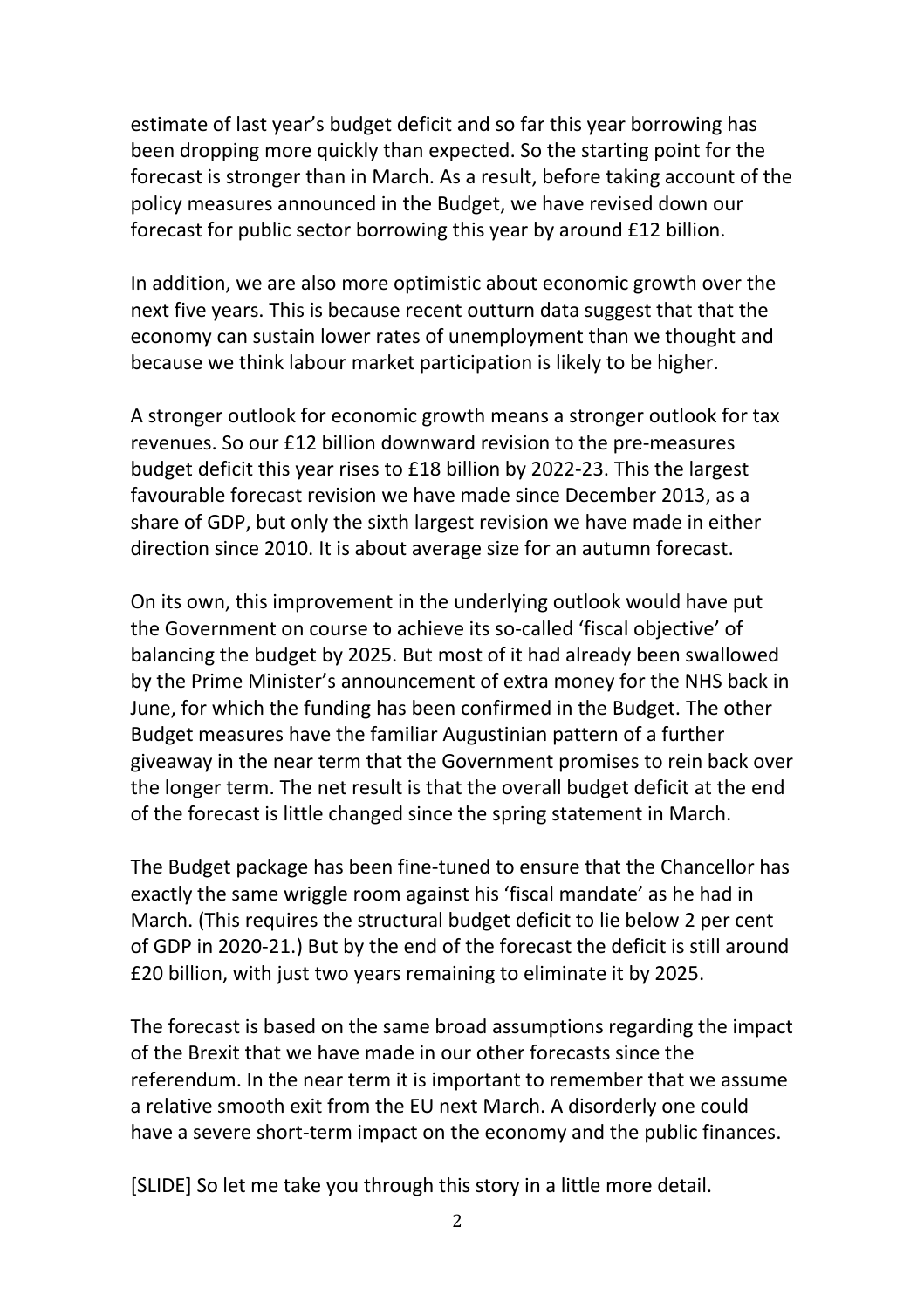Let's begin with last year's budget deficit. With 11 months of provisional data available to us, we forecast back in March that the public sector would borrow £45.2 billion during 2017-18. The ONS's initial outturn, published a month later, was £42.6 billion. And, consistent with the pattern of recent years, it has subsequently revised it down further to £39.8 billion. So the public finances had been doing better over the previous 12 months than the available data suggested when we made our March forecast.

[SLIDE] Despite that revision, the budget deficit has fallen more sharply between the first half of last year and the first half of this year than we forecast in March. As you can see here, the cumulative deficit over the year to date is 35 per cent lower than same period last year. That is almost twice the 18 per cent decline for the full year that we expected in March.

[SLIDE] The revisions to last year's deficit and the further improvement that we have seen over the past six months have lowered our forecast for borrowing this year by £11.9 billion (after restating the March forecast for some small classification changes to give a like-for-like comparison). As this table shows, all four major tax streams are outperforming expectations. And, unusually, the revision to debt interest is pushing in the same direction, thanks in part to lower RPI inflation than expected. Welfare spending is coming in lower, thanks in part to lower unemployment but also recent data on tax credits and disability benefits. And local authorities are also putting more money into their reserves rather than spending it.

Looking forward over the rest of the forecast, the outlook for the budget deficit depends importantly on the pace of economic growth. [SLIDE] This chart shows how the economy has grown in recent quarters. Real GDP increased by just 0.5 per cent in the first half of 2018, more slowly than we expected in March and the slowest rate over such a period since the second half of 2011. As a result, we have revised real GDP growth for 2018 as a whole down from 1.5 to 1.3 per cent. But the slowdown partly reflects the temporary impact of the severe weather last winter.

[SLIDE] Looking ahead we think the economy has greater growth potential than we thought in March. This chart shows that the level of potential GDP  $-$  the level consistent with stable inflation  $-$  is 0.7 per cent higher at the end of the forecast than we thought in March.

The increase reflects the fact that we have reduced our estimate of the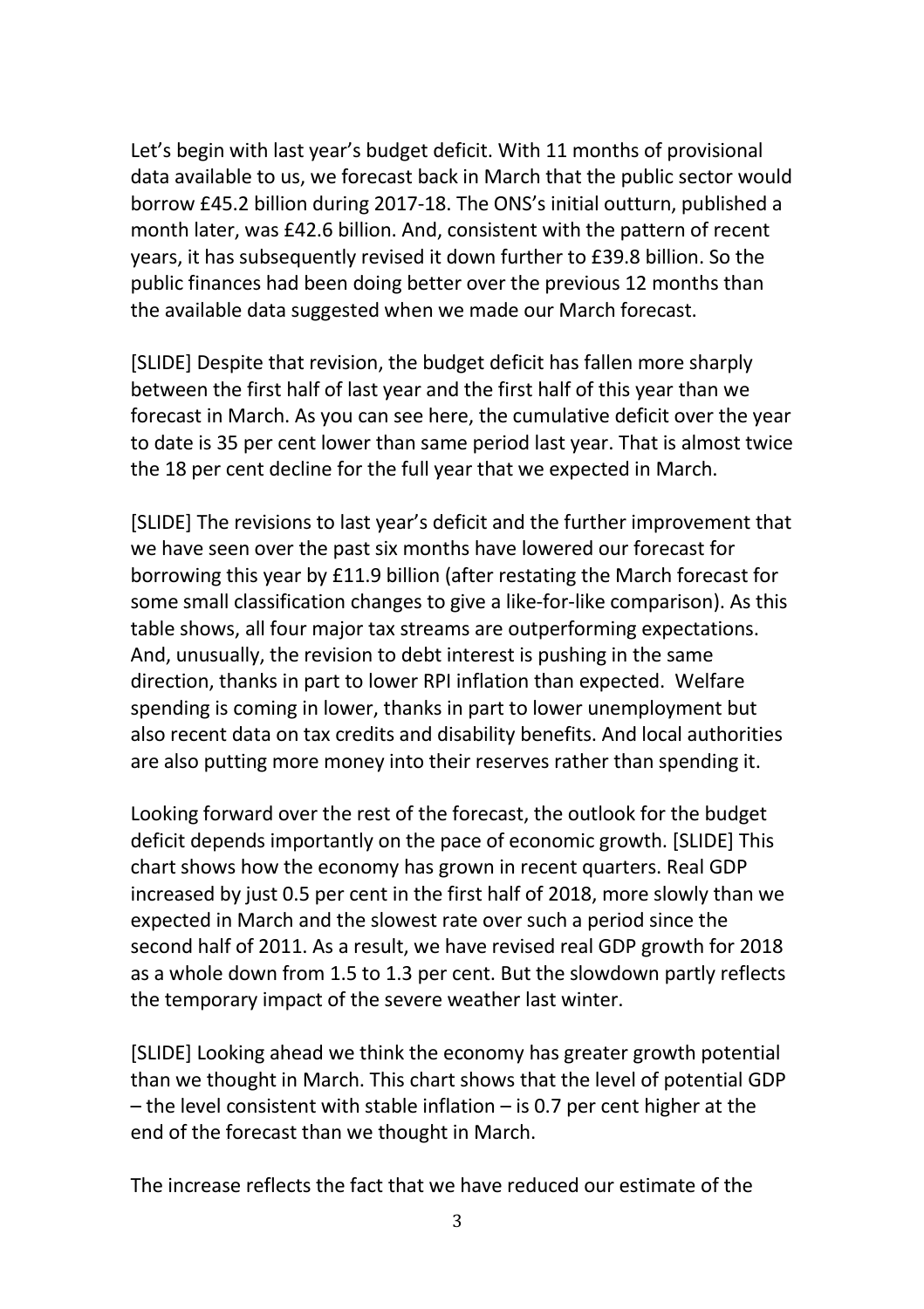sustainable rate of unemployment from 4½ per cent of the labour force to 4 per cent, because the continued fall in the jobless total still hasn't prompted a significant pick-up in wage growth. We also assume that labour market participation will be higher than we forecast in March, reflecting new data on participation by age that we incorporated into our *Fiscal sustainability report* back in July. These positive factors are offset by a lower assumption for potential average hours worked per week.

[SLIDE] Turning from potential growth to actual growth, this chart shows our forecasts for year-on-year growth in March. [SLIDE] And this is the forecast that we would have published today if there were no measures in the Budget, taking into account our judgement that the economy is currently running slightly above potential at the moment. You can see, there is slightly more momentum through the forecast than in March. [SLIDE] And the same is true if we look at growth in nominal GDP – the cash value of the economy – which also takes into account whole economy inflation. This is the measure that matters most for tax receipts, as most taxes are levied on components of nominal income or spending.

[SLIDE] So what does all this mean for the outlook for the public finances? This chart shows the change since March in our underlying forecast for public sector net borrowing, before taking account of the impact of the Budget measures. The diamonds show the total change, which – as I mentioned a moment ago – moves from an improvement of around £12 billion this year to one of around £18 billion by 2022-23.

Where does this improvement come from? [SLIDE] The biggest factor is the unexpected strength of tax revenues this year, which reduces the deficit by £6 to £7 billion a year. This pushes through the forecast because we assume that the rise in the tax-to-GDP ratio this year is structural and/or that nominal GDP growth is being understated. [SLIDE] Our downward revision to the sustainable rate of unemployment contributes another £3 billion or so, as employment is higher across the forecast, boosting receipts from taxes on household income and spending. [SLIDE] Debt interest contributes £2 billion, reflecting the fact that lower borrowing means a lower debt stock. [SLIDE] Other factors push in both directions, but higher oil production and smaller litigation payouts from challenges to HMRC both also help push the deficit lower in aggregate.

[SLIDE} And how does this change the picture from March? This slide shows our forecast for net borrowing back then, falling steadily over the next few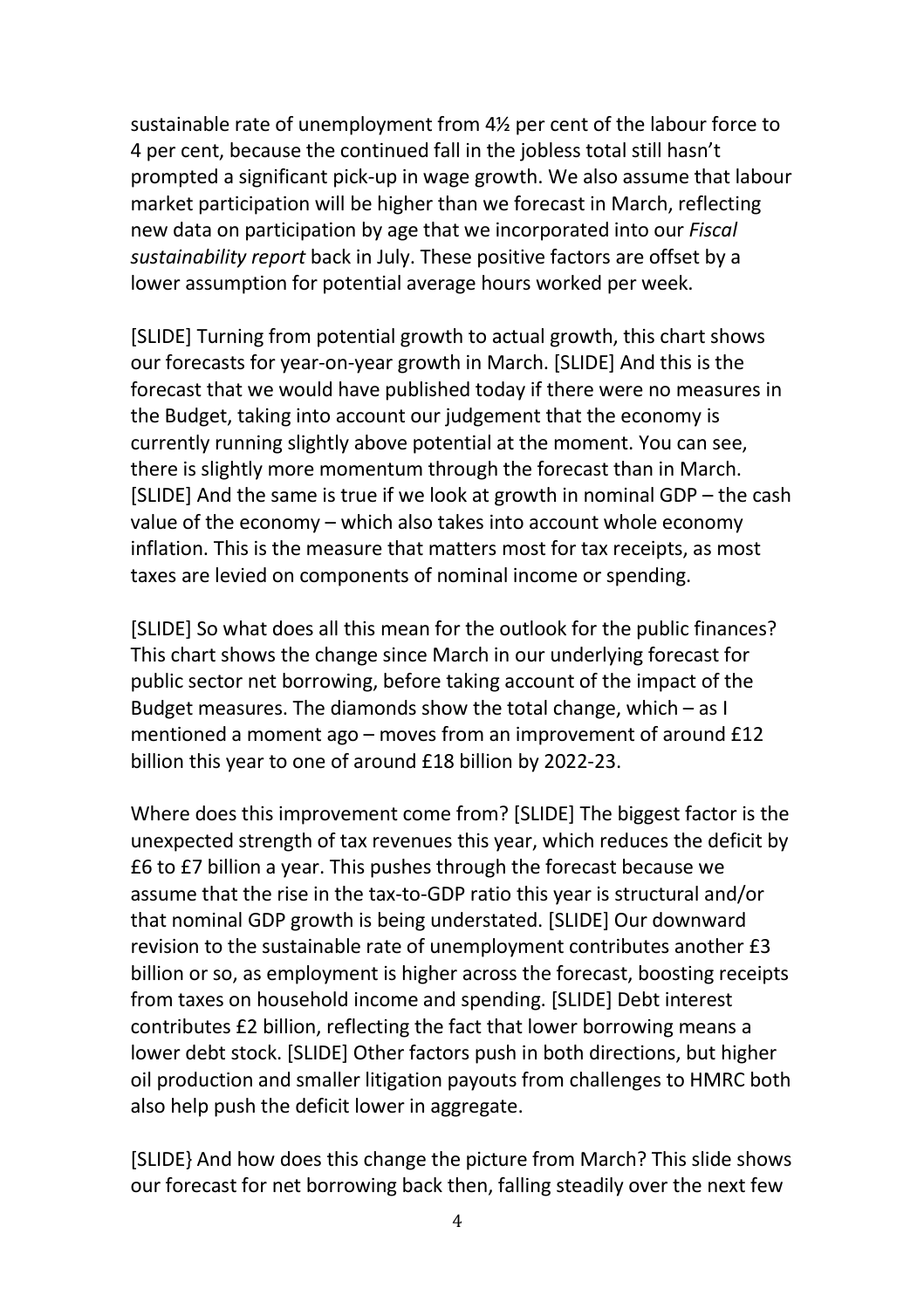years to reach a deficit of little over £20 billion by 2022-23. [SLIDE] This line incorporates the favourable revisions I have just described, plus some small classification changes and ONS corrections. It shows that if the Chancellor had sat on his hands in the Budget, he would be on course to deliver a small surplus of £3.5 billion by 2023-24.

But the Chancellor hasn't sat on his hands – he has delivered the largest discretionary fiscal giveaway since the creation of the OBR. [SLIDE] As you can see, this means that while the deficit remains significantly lower than expected this year, there is very little improvement from March in the later years of the forecast. The windfall has been spent rather than saved.

[SLIDE] So how do the Budget measures affect the borrowing forecast?

[SLIDE] By far the largest impact comes from the NHS spending settlement announced back in June. The direct cost rises from £7.4 billion in 2019-20 to £27.6 billion in 2023-24. [SLIDE] The other Budget measures add up to a further giveaway of £5.7 billion next year, but this diminishes over time.

The direct effect of the extra health spending and other giveaways on the deficit is partly offset by the temporary boost they deliver to real GDP growth and the permanent impact they have on the whole economy price level and nominal GDP. This boosts tax revenues, but the higher price level also means that a given cash sum spent on public services stretches less far in terms of the quality and quantity of output it can deliver. So the boost to public spending is partially self-financing and partially self-defeating.

[SLIDE] We can see here that the indirect effect of the Budget measures reduces borrowing by £1.8 billion next year, rising to £4.2 billion in 2023- 24. [SLIDE] To simplify matters, we can allocate them proportionately to the health and non-health elements of the package. (On this basis the nonhealth measures deliver a very small net tightening in 2023-24.)

[SLIDE] Add the two and that the overall impact of the measures is to increase borrowing by £1.1 billion this year and £10.9 billion next year, rising to £23.2 billion in 2023-24. As we saw, towards the end of the forecast this broadly offsets the underlying forecast improvement.

[SLIDE] But what exactly is going on in the non-health package – the new measures that have been announced in this Budget?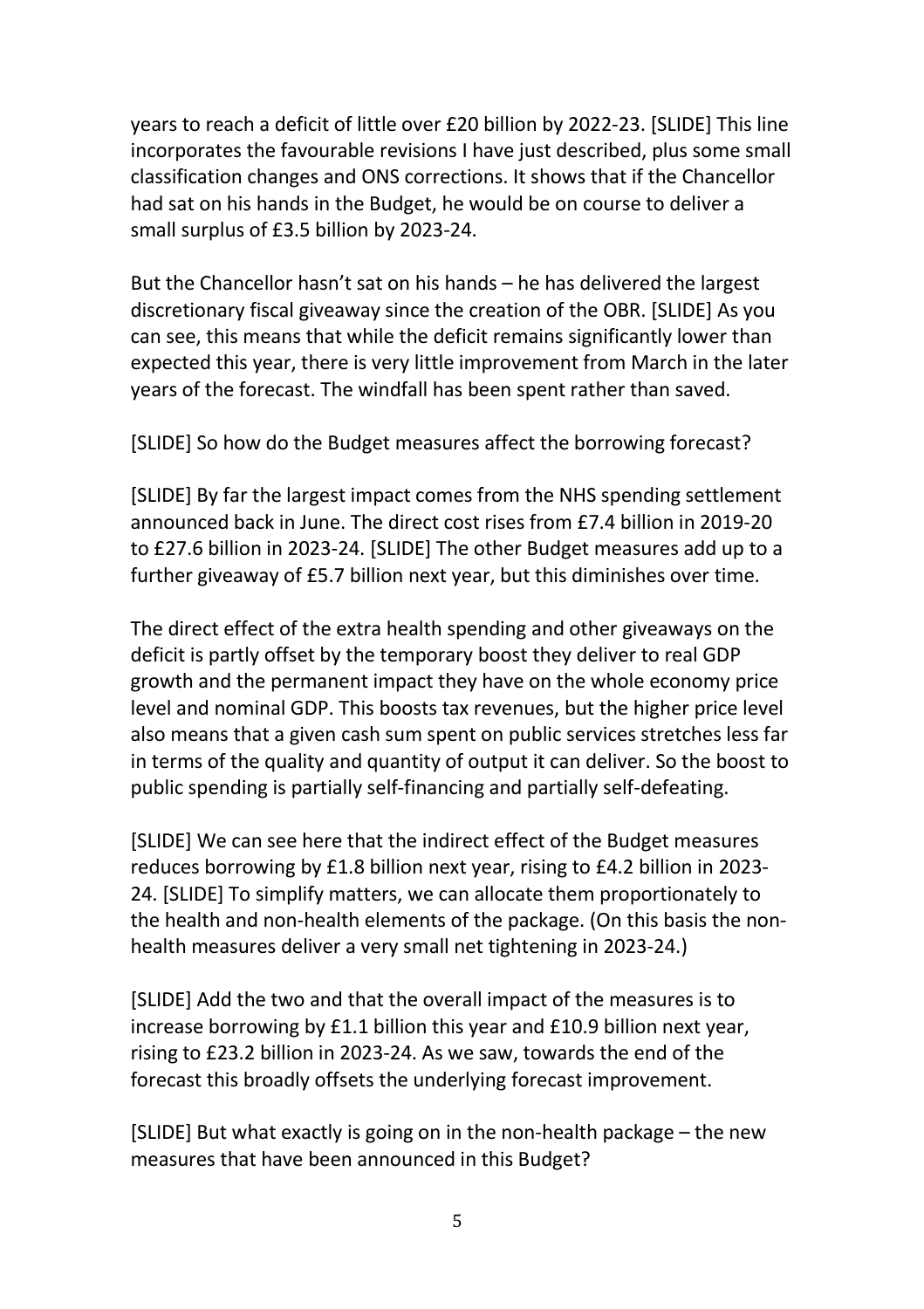[SLIDE] The giveaways include a series of tax cuts, including an aboveinflation rise in the income tax personal allowance and higher rate threshold, and the traditional one-year freeze in fuel duties.

[SLIDE] They include an increase in public services spending outside health in most years.

[SLIDE] And they include other spenindg changes, notably a package of measures that increases the generosity of universal credit. I mentioned earlier that we have not been able to certify the cost of these as central and reasonable, but there is no a priori reason to expect a bias in either direction so we put in the estimates given to us by the Treasury in for now and will revisit them in the next forecast.

[SLIDE] The takeaways in the Budget package include some gross tax rises, including a new tax on large digital businesses, a tightening of the tax rules for people who work though their own companies and a reversal of the 2016 decision to abolish Class 2 National Insurance Contributions for the self-employed.

[SLIDE] The Budget also cuts planned capital spending from 2020-21, a measure that is not on the Treasury's published scorecard of policy measures.

[SLIDE] Add in the indirect effects I mentioned a moment ago and [SLIDE] we have a total giveaway of £5.3 billion next year that becomes a tiny £0.2 billion takeaway by 2023-24 – a familiar pattern from past fiscal events.

As we have seen, in terms of pounds given away, the Budget package is dominated by public spending decisions rather tax ones. These decisions are provisional – plans for the next few years will not be inked in until the forthcoming Spending Review, presumably next year. But how have they affected the outlook for spending over the medium term?

[SLIDE] There are many metrics for public spending, but we focus here on spending per head adjusted for inflation – and on how that changes cumulatively compared to a 2015-16 baseline.

[SLIDE] This chart shows the cumulative changes in resource departmental spending – day to day central government spending on public services, grants and administration. The change since March is obvious. Rather than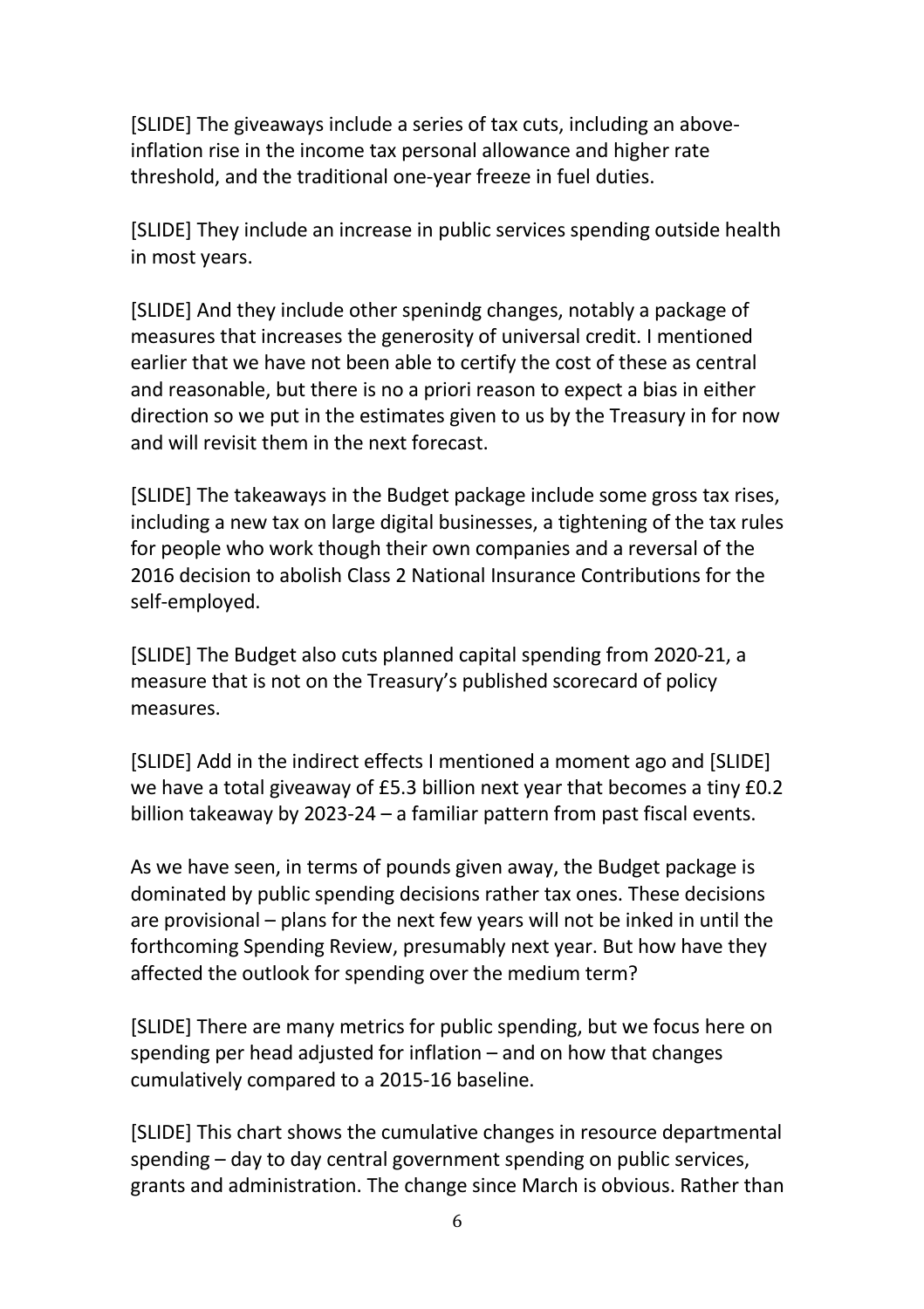falling almost 6 per cent from its 2015-16 level by 2022-23, spending is now planned to rise on this basis by around 2 per cent.

[SLIDE] This chart shows how the latest plans differ between health spending and other spending. (The figures are not directly comparable because these are the proposed Treasury limits, rather than what is actually likely to be spent, but the broad pattern would be the same. You can see that health spending rises steadily to a total increase of around 20 per cent., Non-health spending is broadly flat from now on, but that leaves in place the 10 per cent cuts implemented in the last couple of years.

[SLIDE] Turning to capital spending, the plans in place in March included a sharp jump in 2020-21 that we did not expect to be fully delivered. The cuts announced in the Budget leave a smoother pattern, but one in which capital spending continues to rise in real per capita terms.

[SLIDE] I mentioned a moment ago that the Budget contains a package of measures affecting universal credit, which is gradually absorbing most benefits and tax credits paid to working age people. This includes the measures that were announced by the DWP in June. The package:

- Reverses some of the cut in work allowances that the Government announced in its summer 2015 budget. This increases the amount that claimants can earn before their awards are tapered way.
- It reverses and relaxes and number of other features of UC. Housing support will no longer be withheld from those aged 18 to 21, all selfemployed claimants will have a 12-month grace period before being subject to the minimum income floor and surplus earnings rules will be relaxed in 2019-10. (The last of these mirrors the increase in income disregards in tax credits in the mid-2000s when the practical implications of the new system became apparent.)
- And the package eases the transition from the legacy system to UC. For example, claimants moving from jobseeker's allowance, income support and the employment and support allowance which get two week's extra legacy benefit income at the start of a new UC claim.

The costs of these measures is partly offset by yet again delaying the rollout of managed migration, and the associated cost of transitional protection for those who would lose from the move. The Government's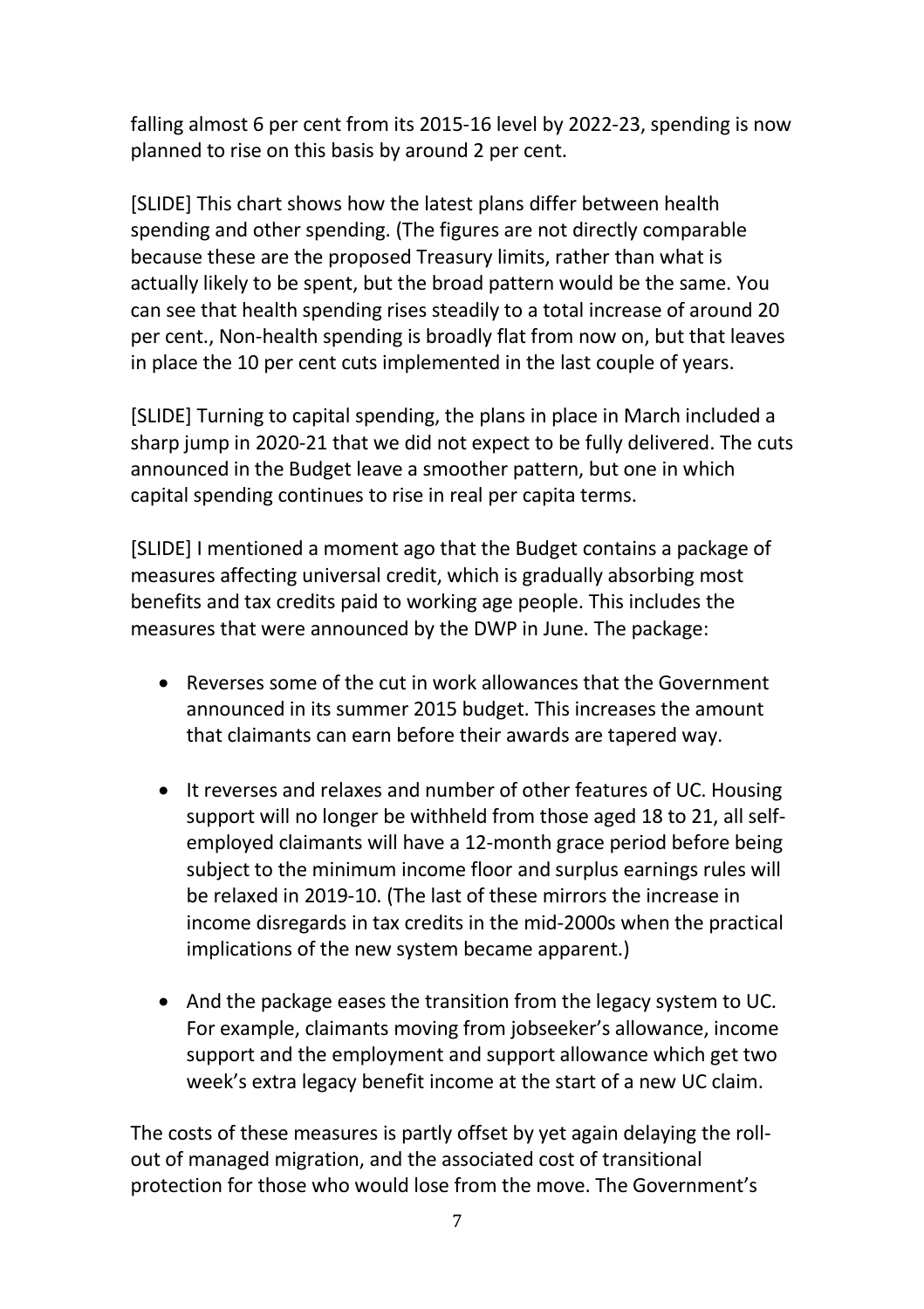estimate of the net cost – which we have not been able to certify – rises from £700 million next year to £2.1 billion by 2023-24.

[SLIDE] You can see here how the roll-out has been delayed to date [SLIDE] and the impact of the latest changes in the budget. The caseload is now planned to rise much less steeply over the next few years. [SLIDE] This chart shows the cost of UC relative to the cost of the legacy system it is replacing and how that has changed over successive forecasts. You can see that up to March 2015 – the final Budget under the coalition – UC was designed to cost more than the legacy system, although some of generosity in the original vision had been whittled away. But under the new Government UC was seen as a potential source of savings and in November 2015 it was looking to cut spending by £3 billion.

Subsequent policy changes have whittled those savings away and [SLIDE] under our pre-measures forecast UC would have cost slightly more than the legacy system – at least for as long as transitional protection had to be paid. The measures announced in the Budget mean that UC now costs more than the legacy system and by rising amounts over time. Having marched to the bottom of the hill, we have marched to the top again.

[SLIDE] So now let me turn to the Government's fiscal and spending targets and how the combination of our underlying forecast revisions and the Budget measures affect the Government's chances of hitting them.

The slide gives a summary. The Government remains on course to meet both its fiscal mandate for the structural budget deficit and its supplementary target to reduce the debt-to-GDP ratio. And it also remains on course to stay within its welfare spending cap. In the absence of any Budget measures, the Government would have also been on course to achieve its overall fiscal objective of balancing the budget by 2025, although this lies beyond the end of our formal forecasting horizon. But the Government has spent the fiscal windfall rather than saving it – indeed it had already spent it months before it knew it was coming.

[SLIDE] Looking at the targets individually, the fiscal mandate requires the Government to bring the structural budget deficit below 2 per cent of GDP by 2020-21. The structural deficit is the one you would see if activity in the economy was running at its potential level, consistent with stable inflation. With the output gap – between actual output and potential – currently very small, the structural deficit is little different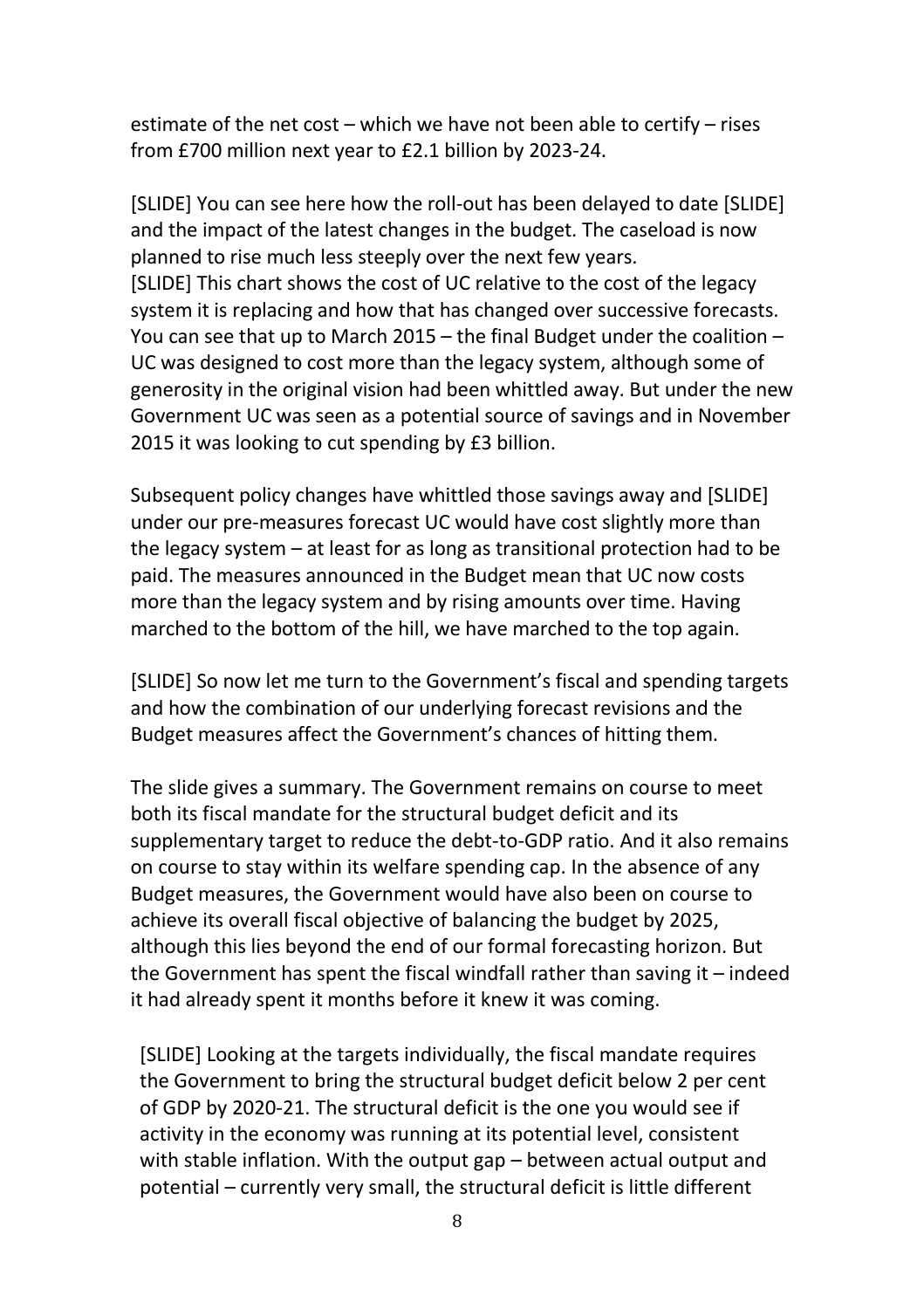from the actual deficit and that remains true across the forecast.

This chart shows the path of the structural budget deficit from our March forecast – and the 2 per cent ceiling. By 2020-21 the deficit was forecast to fall to 1.3 per cent of GDP, thanks to further planned cuts in day-to-day public public spending as a share of GDP. That left headroom against the target of 0.7 per cent of GDP.

[SLIDE] Our pre-measures forecast revisions would have lowered the structural deficit to 0.9 per cent of GDP in the target year and increased the margin to 1.1 per cent. But the Budget giveaway unwinds that improvement and puts the structural deficit back where it started. Such is the Treasury's scorecard artistry that (with a little bit of effort) they have ensured that the Chancellor has exactly the same margin against the mandate as he had in March – to the nearest £0.1 billion.

[SLIDE] Given the precision of this fine-tuning, it is worth recalling the uncertainty that lies around our central forecast, based on the accuracy of past ones. On that basis, the Government's current room for manoeuvre translates into a roughly 65 per cent probability of achieving the mandate on current policy.

[SLIDE] Turning to the supplementary fiscal target, this requires public sector net debt to fall as a share of GDP in 2020-21. In our March forecast net debt peaked at 85.6 per cent of GDP in 2017-18 and fell by 3.0 per cent of GDP in the target year. [SLIDE] In this forecast the peak is slightly lower at 85.2 per cent in 2016-17 and drops by 3.2 per cent in the target year. The ending of the Bank of England's Term Funding Scheme (or TFS) contributes 2.3 percentage points of that.

Net debt falls to 75.0 per cent of GDP by the 2022-23, down from 77.9 per cent in March. The improvement reflects higher nominal GDP, slightly lower cumulative borrowing over the forecast and further planned sales of RBS shares and student loans. In the absence of the Budget giveaway, debt would have been nearer 70 per cent of GDP.

[SLIDE] Turning very briefly to the welfare cap, this has been restated again at this fiscal event. Spending remains substantially below the cap and pathway in every year of the forecast, so that the cap is adhered to comfortably – with our without the permitted margin. In the absence of the Budget measures – particularly the increase in the generosity of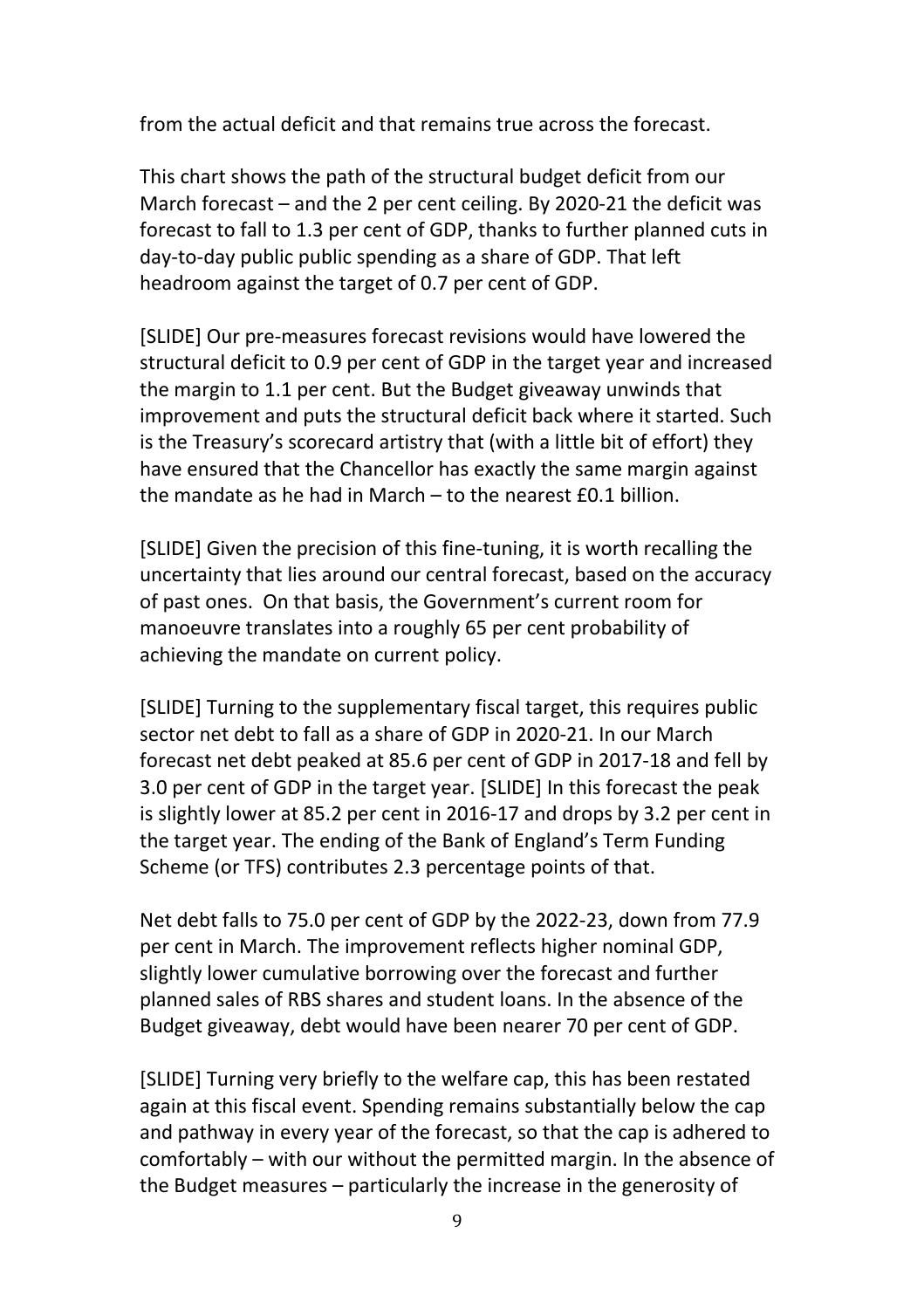universal credit – it would have been met even more comfortably.

[SLIDE] The Government describes the fiscal mandate and the supplementary debt target as 'interim targets'. Its formal 'fiscal objective' is to bring the public finances to balance as soon as possible in the next Parliament. When the target was set, this would have been 2025-26 at the latest.

This lies beyond our five-year forecast horizon, so we cannot judge the prospects definitively. But in the absence of the discretionary fiscal giveaway announced in the Budget, we estimate that the Government would be running a small budget surplus by 2023-24, thanks to the favourable revisions to our underlying forecast. With fiscal drag pushing the deficit down and spending pressures pushing it up in the subsequent two years, I think we would have concluded that the Government was on course to stay in surplus to the target year.

But, as we have heard, the government has spent the fiscal windfall – mostly on health. So rather than a surplus in 2023-24, we forecast a deficit of around £20 billion – little changed from the previous year. With only two year remaining to the target year, the Government does not seem to be on course to meet the objective.

[SLIDE] That's it for the targets, but before I conclude I should explain briefly how the budget measures have affected our final economy forecasts. As I noted in my introduction, the Treasury changed its mind about some elements of the Budget package after we had closed the economy forecast. The giveaway was slightly smaller than originally intended. We have tried to capture the impact of this in our fiscal forecast, but this means that there is a small inconsistency between the economy forecast and the final fiscal package. But we don't think that it would have moved our real GDP growth forecasts by as much as 0.1 percentage points in any year.

[SLIDE] Starting with those, this chart shows our March forecast and today's pre-measures forecast. [SLIDE] Move to the post-measures forecast and you can see that the impact of the Budget giveaway is relatively modest. The peak impact is in 2019, when we expect growth of 1.6 per cent, up from 1.3 per cent in March. The Budget package boosts growth early in the forecast but lowers it slightly thereafter as potential GDP is unaffected.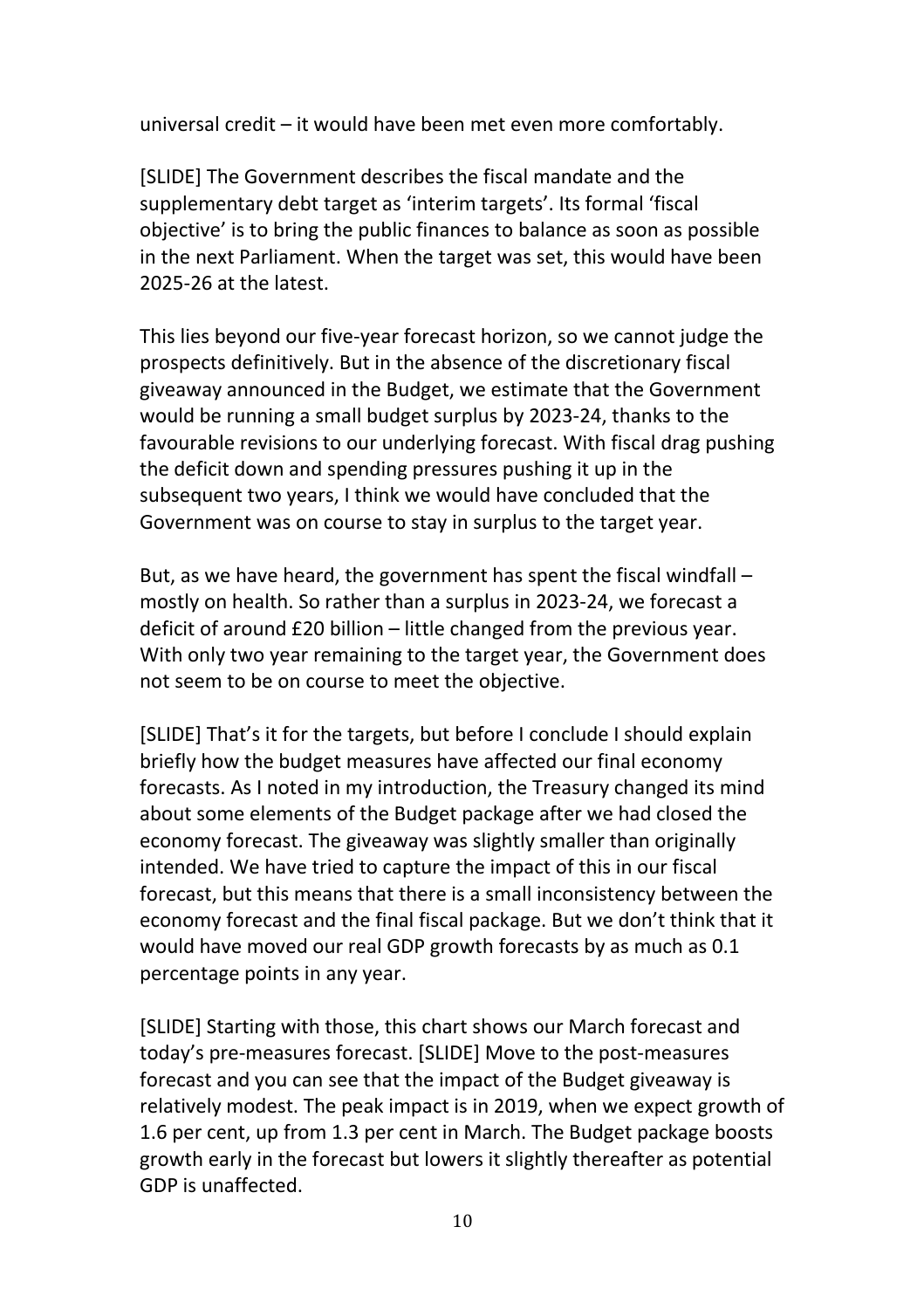[SLIDE] The impact of the measures is slightly more obvious when looking at nominal GDP, because the spending permanently increases the whole economy price level as well as temporarily boosting real GDP growth. Nominal GDP growth is relatively stable at around 3 ½ per cent a year over most of the forecast, up from March.

[SLIDE] The Budget measures have a relatively significant impact on the composition of GDP, in particular reflecting the increases in health spending. Nominal government consumption is now higher at the end of the forecast than at the beginning, the first time we have projected such a rise. The latest data suggest that business investment has held up less well since the EU referendum than previously suggested, but we still expect it to rise slightly over the forecast as a share of GDP. Household consumption grows more strongly in the near term than in March, but in line with household income thereafter. The saving ratio excluding pension contributions is very slightly negative through the forecast and unsecured debt rises as a share of GDP, but this does not mean that we are relying on an unsustainable debt-fueled increase in consumption to drive growth. The saving ratio is broadly flat and only a small part of unsecured debt is made up by consumer credit, with a small and growing share accounted for by student loans.

[SLIDE] Consumer price inflation is slightly higher across the forecast than in March, thanks in part to higher oil prices and a weaker pound, although Ofgem's cap on energy tariffs lowers inflation in 2019. The Budget freeze in fuel duty and some alcohol duties also lowers inflation, but the overall fiscal loosening keeps it fractionally above target.

[SLIDE] As I mentioned earlier on, we have lowered our estimate of the sustainable rate of unemployment from 4 ½ to 4 per cent of the labour force. As you see here, we expect unemployment to drop to around 3.7 per cent in the near term before rising gradually back towards that level.

[SLIDE] Our estimate of the sustainable rate of unemployment rises very gradually over time, reflecting the planned increase in the national living wage to 60 per cent of median earnings by 2020. Alongside the Budget, the Government dropped a hint that it might seek to increases this to two-thirds of median earnings, the OECD's definition of low pay.

This is not firm policy, so we have not included it in our central forecast.